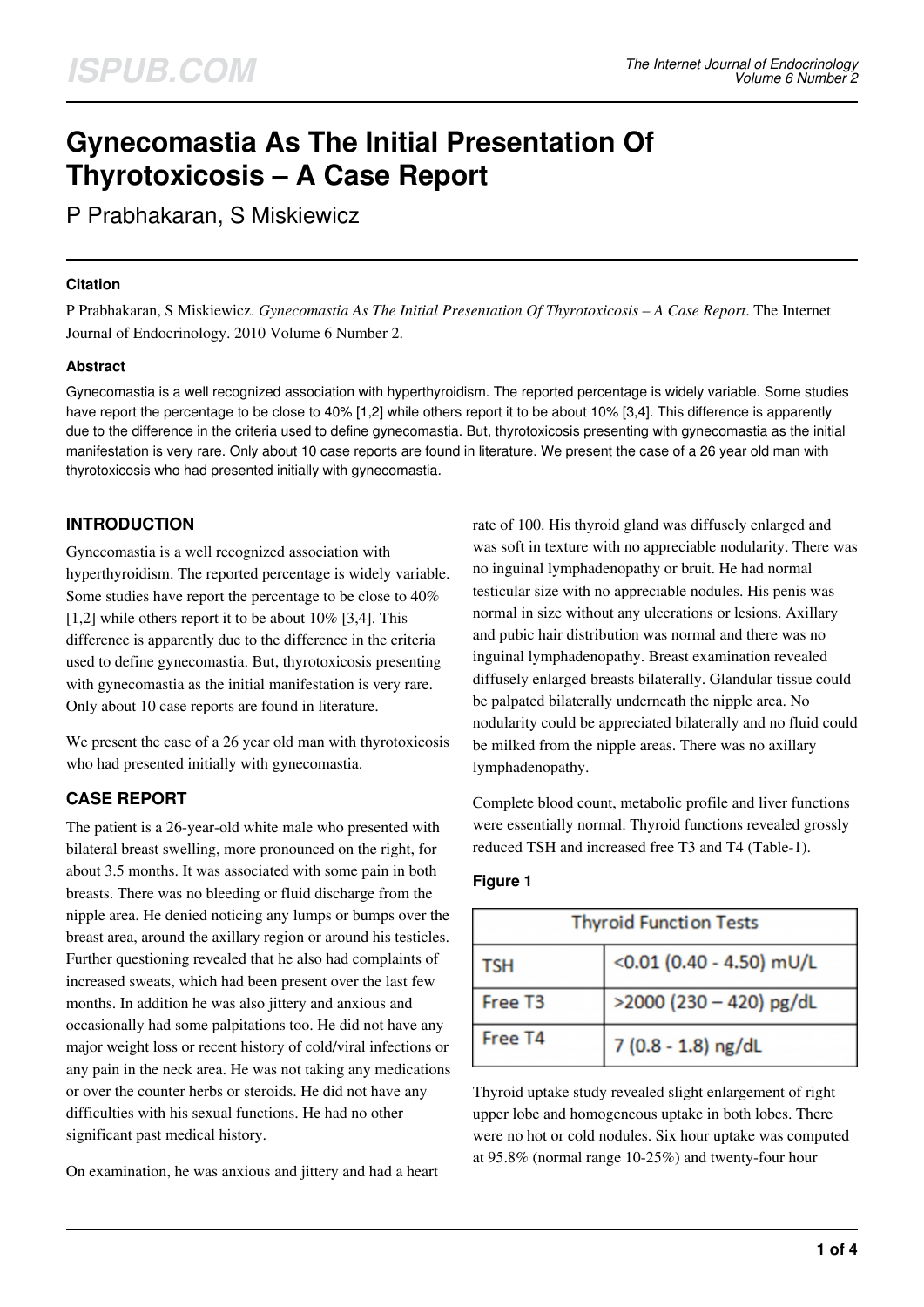uptake was computed at 102.5% (normal range 10-40%) (Figure -1)

#### **Figure 2**



Mammography showed increased density in the retro-areolar area bilaterally, representing ductal prominence secondary to gynecomastia. No evidence of tumor mass density was seen. No abnormal calcifications were seen. Figures – 2 and 3

#### **Figure 3**



Tests of endocrine functions revealed elevated LH, estradiol and a grossly elevated testosterone levels. But free testosterone was in fact reduced and sex hormone binding globulin (SHBG) was abnormally elevated. Table- 2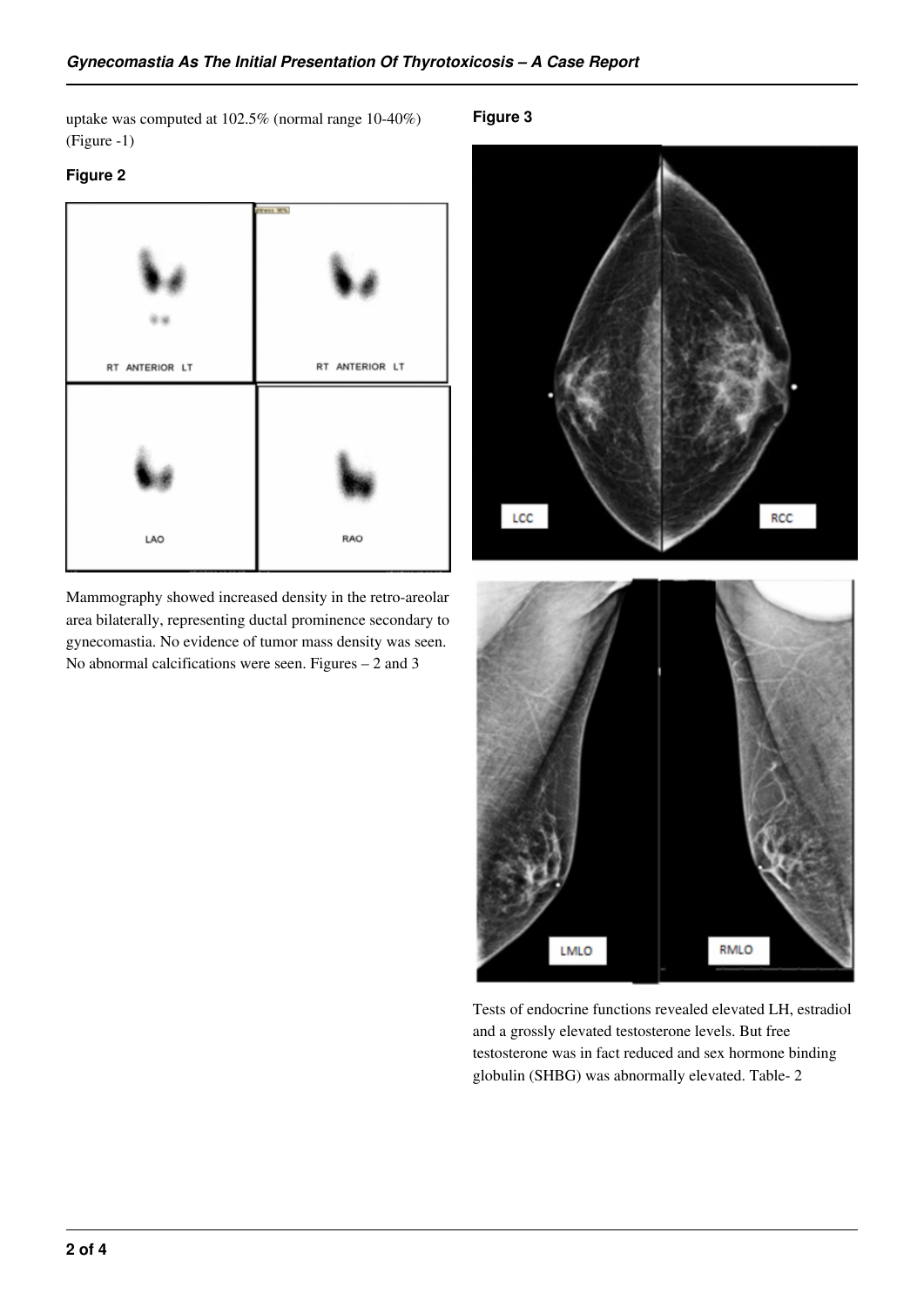#### **Figure 4**

Tbl2. The patient was sent for a radio Iodine ablation of the thyroid.

| Testosterone                        | 2286 (241-827) NG/DL        |
|-------------------------------------|-----------------------------|
| Luteinizing Hormone                 | 12.4 (1.5 - 9.3) MIU/ML     |
| <b>Follicle Stimulating Hormone</b> | $(1.6 - 8.0)$ MIU/ML<br>3.2 |
| Estradiol                           | 81<br>(13-54) PG/ML         |
| <b>HCG</b>                          | $< 2$ (<5)                  |
| Percentage free testosterone        | $0.47(1.50 - 2.20%)$        |
| <b>SHBG</b>                         | 166 $(7 - 49)$ nmol/L       |

#### **DISCUSSION**

Gynecomastia is a benign proliferation of the glandular tissue of the male breast. It could be diagnosed on exam as a palpable mass of tissue at least 0.5 cm in diameter. This proliferation is brought about by an increase in the ratio of estrogen to androgen activity. Gynecomastia could be physiological or pathological. Physiologic gynecomastia, which resolves spontaneously in most cases, is common in infant and adolescent boys. Various etiologies of gynecomastia in an adult patient is shown in table- 3

#### **Figure 5**

| <b>Etiology</b>                  | Percentage                                 |
|----------------------------------|--------------------------------------------|
| Persistent pubertal gynecomastia | 25 percent                                 |
| Drugs                            | 10 to 25 percent                           |
| No detectable abnormality        | 25 percent                                 |
| Cirrhosis or malnutrition        | 8 percent                                  |
| Hypogona dism                    | primary (8 percent), secondary (2 percent) |
| <b>Testicular tumors</b>         | 3 percent                                  |
| Hyperthyroidism                  | 1.5 percent                                |
| Chronic renal insufficiency      | 1 percent                                  |

In hyperthyroidism, hepatic production of SHBG is increased, leading to a high blood level of SHBG [5]. This in turn reduces the concentration of free testosterone. The total

testosterone and serum LH levels are often elevated, contributing to increased estradiol relative to testosterone production by Leydig cells. There is also enhanced aromatization of testosterone to estradiol and of androstenedione to estrone in extraglandular tissues. Gynecomastia results from the combination of decreased free androgen levels combined with the overproduction of estrogens.

Our patient clearly had thyrotoxicosis, from his very low TSH (<0.01) and elevated free T3 (>2000) and T4 (>7). His total testosterone was grossly elevated (2286), but percentage of free testosterone was reduced (0.47) due to elevated elevated SHBG (166). There was also an increase in LH and estradiol. All these findings correlate with the pathophysiology of gynecomastia in hyperthyroidism.

#### **CONCLUSION**

Hyperthyroidism is known to be the cause of about 1.5% of adult gynecomastia. An increase in the ratio of estrogens to androgens is believed to be the cause of glandular proliferation in gynecomastia, which is brought about in a hyperthyroid patient by the increase in SHBG, causing the reduction of free testosterone. Although it is very rare for hyperthyroidism to present with gynecomastia as the initial manifestation, making the diagnosis is very important as it is a completely reversible condition.

#### **References**

1. Becker KL, Winnacker JL,MatthewsMJ, Higgins GA. Gynecomastia and hyperthyroidism. An endocrine and histological investigation. J Clin Endocrinol Metab 1968;28:277–85. 2. Ashkar FS, Smoak WM III, Gilson AJ, Miller R. Gynecomastia and mastoplasia in Graves' disease.

Metabolism1970;19:946–51. 3. Cheah JS. Gynaecomastia in hyperthyroidism.

SingaporeMed J 1971;12:241–3.

E.Hyperthyroidismwithgynaecomastia,galactorrhoea and periodic paralysis. Singapore Med J 1991;32:371–2. 5. Hampl R, Kancheva R, Hill M, BicÏ íková M, Vondra K. Interpretation of Sex Hormone-Binding Globulin Levels in thyroid Disorders. Thyroid 2003; 13: 755-760.

<sup>4.</sup> Muthusamy